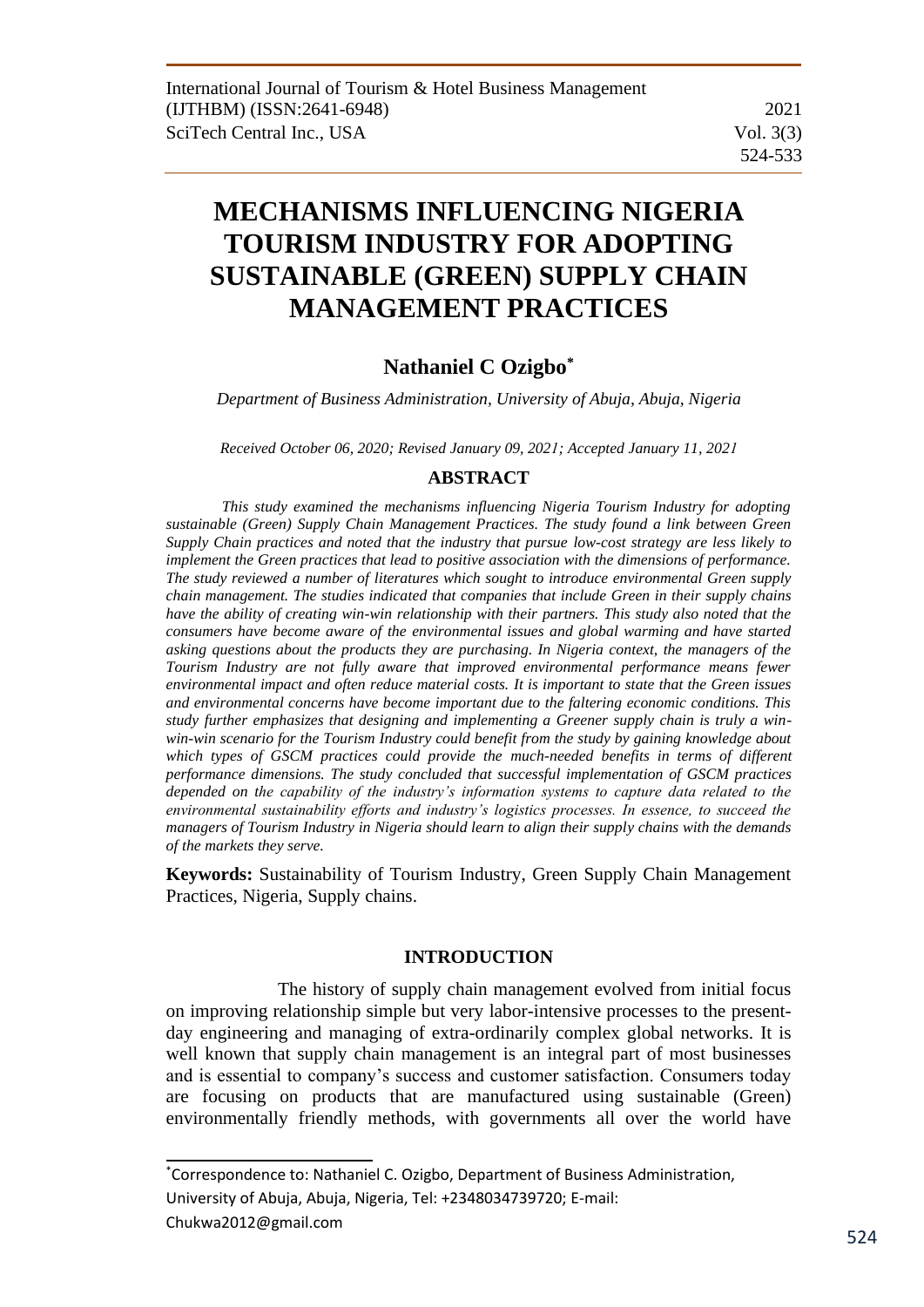introduced stricker regulations for companies to comply with items like pollution, hazardous content, labour exploitation and others. In the present scenario, there is a growing need for integrating environmentally sound choices into supply chain management practices among the organizations.

In recent years, designing sustainable (Green) supply chains have become more important than ever due to global warnings. Environmental threats like devastating impacts of climate change and scarcity of resources require companies to operate in a eco-friendlier way and to take the necessary precautions to preserve the environment. Srivastava (2007) defined green supply chain management as integrating environmental thinking into supply chain management, including product design, sourcing and selection, manufacturing and delivery of the final product to the consumers.

To face these challenges, companies are increasingly focusing on environmentally component of supply chain called "Green Supply Chain". Green supply chain management goes beyond shifting consumer attitudes. It actually saves companies money by simplifying and streamlining operations and improving service levels and also could influence company's future growth. In addition, consumers have become aware of the environmental issues, global warning and have started asking questions about the products they are purchasing. At the same time, companies expect questions about how green their manufacturing practices and how they recycle. Many companies have shown that there is proof of the link between improved environmental performance and financial gains, where improvements can produce profits. By re-evaluating the company's supply chain from purchasing, planning and distribution of final products, saving is identified as a benefit of adopting green policies. In Nigeria context, the Tourism Industry are still unaware that improved environmental performance means lower waste disposal, training costs, fewer environmental permitting fees. It is important to note that the interest in green issues and environmental concern have become more important at the present time.

This study emphases that designing and adopting a greener supply chain is truly a win-win-win scenario for Nigeria Tourism Industry. In this sense, when a supply chain becomes greener, waste is driven from it and when waste is driven from the supply chain, the cost of that process is reduced, everybody is happy. This study is aimed to introduce the green supply chain initiatives as a cost savings initiative.

Green supply chain management has begun to gain popularity in emerging economy. Eltayeb, Zailani, & Ramayah (2011) studied the outcomes of green supply chain initiatives among ISO 14001 certified firms in Malaysia whereas (Zailani, Eltayeb, Hsu & Tan, 2012) carried out a study on green supply chain management research. This study examines the deployment of green supply chain practices in the Nigeria Tourism Industry and evaluate associated outcomes. Studies by (Zhu, Sarkis & Geng, 2005; Green, Zelbst, Meacham & Bhadauria, 2012) examined the outcomes of GSCM within the context of tangible measures such as environmental performance. This study also intended to make a significant contribution to research that relate green practices to performance outcome in the Nigeria Tourism Industry. There are several studies that have been carried out in developed countries that show how Tourism Industry has driven by institutional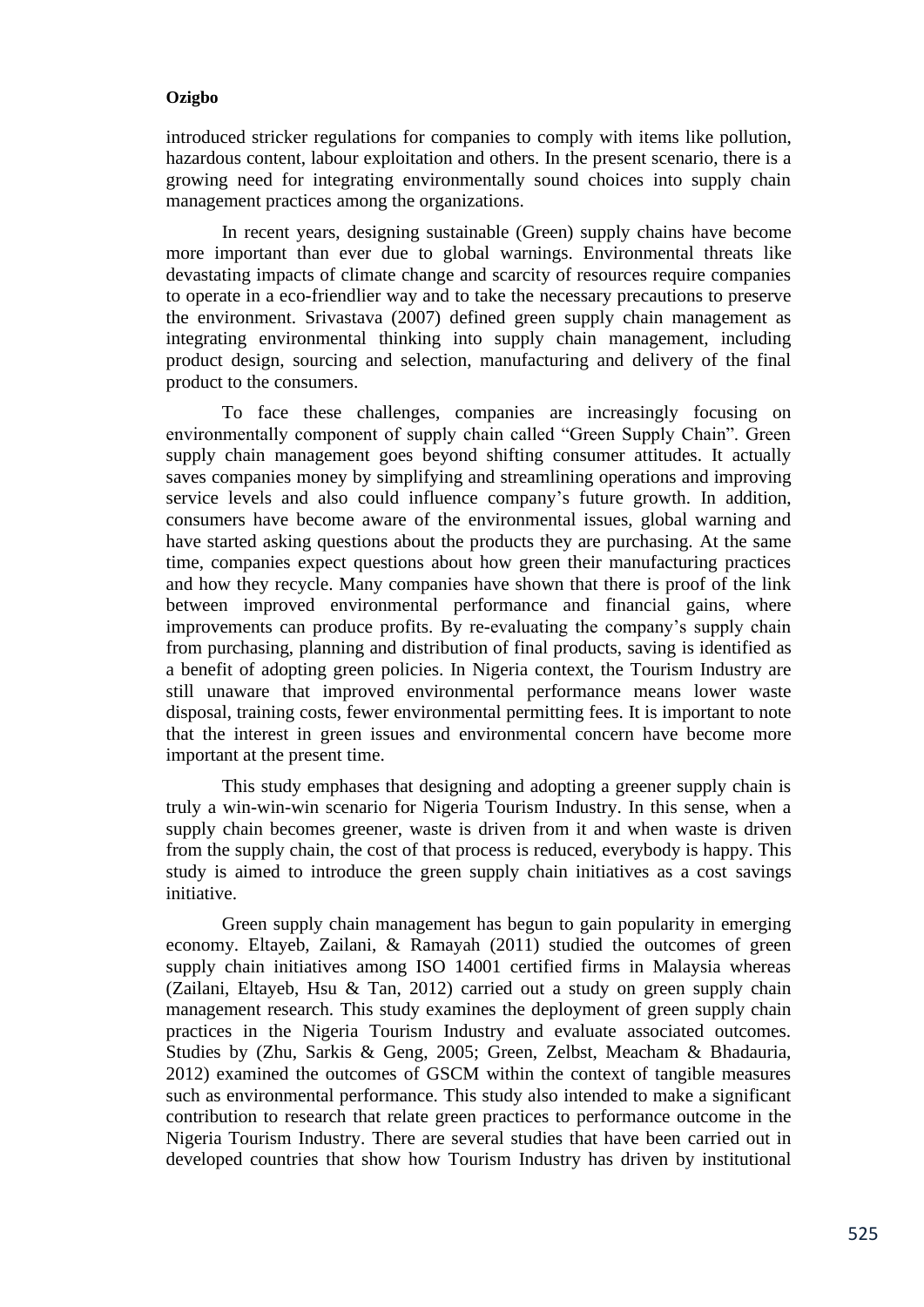#### **International Journal of Tourism & Hotel Business Management, 3(3)**

norms to enhance competitive advantage by adopting environmental practices, such studies like (Zhu & Sarkis, 2007; Sarkis, Zhu & Lai, 2011).

The main objective of this study is to identify how to integrate Nigeria Tourism Industry to society such that the economic benefits are equitably shared without significantly damaging the environment. Other specific objectives include;

- The examine the extent and nature of green supply chain management in the Tourism Industry and the factors that may influence their activities.
- How to improve the environmental performance of the supply chain and the industry as a whole.
- To assess the coercive mechanisms that influence the Tourism Industry for adopting green supply chain management initiatives which include government legislations, regulation and customer pressures.

In this study, we reviewed the environmental and economic performance measures that impacts on green supply chain initiatives in the Nigeria Tourism Industry such as compliance with environmental standard, reduction of air emissions, and lower consumption of hazardous materials. On the economic performance measures, we looked at the general improvement in profitability and reduction in production and material costs.

# **REVIEW OF LITERATURE AND THEORETICAL FRAMEWORK**

The practice of Green supply chain management is guided by some basic underlying concepts that have not changed much over the past years. The term supply chain management arose in the late 1980s and came into widespread use in the 1990s. Prior to that time, business enterprises used the terms such as logistics and operations management. Logistics typically refers to activities that occur within the boundaries of a single organization while supply chains refer to networks of companies that work together and co-ordinate their actions to deliver a product to market.

Traditional logistics focuses its attention on activities such as procurement, distribution, maintenance and inventory management, while supply chain management acknowledges all of traditional logistics and include activities such as marketing, new product development, finances and customer services. In essence, effective supply chain management requires simultaneous improvements in both customer service levels and internal operating efficiencies of the companies in the supply chain. The goal of supply chain management is to increase sales of goods and services to the final end user customer while at the same time reducing both inventory and operating expenses.

A supply chain is composed of all the companies involved in the design, production and delivery of product to market. In essence, supply chain encompasses all activities associated with the flow and transformation of goods from raw materials (extracted) through the end user as well as associated information flow (Mentzer, DeWitt, Keebler, Min & Nix, 2001). Curkovic, Melynk, Handfield & Calantone (2000) noted that the growth in the adoption of Green practices is in part due to the effect of institutional pressures driven by market and regulatory demands. This study examined the intricate relationship between Green practices within the context of the business strategy. The context has not been given much attention even though a few studies have alluded to the importance of understanding the role of business strategy.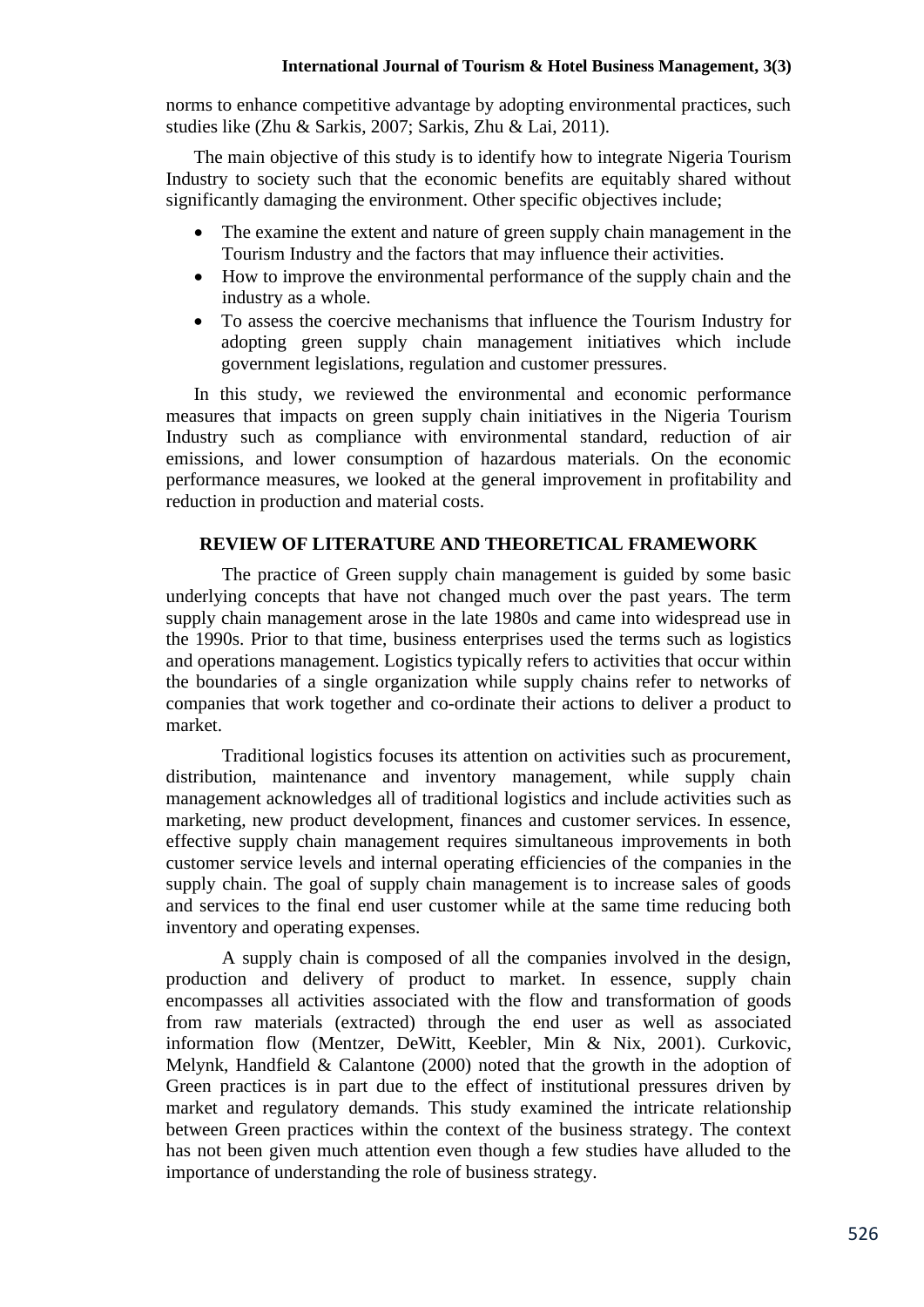Buyukozkan & Cifci (2012) suggested that Green Supply Chain evaluation needs to make sense from a business perspective, and they identified cost, quality, delivery and flexibility as key dimensions that could be considered. Testa & Iraldo (2010) also noted that the importance of using environmental practices that reflect on organization's business strategy while (Wu & Pagell, 2011) wrote that Tourism Industry need to balance their business model and environmental issues. According to (Kumar, Teichman & Timpernagel, 2012) Green supply chain management practices provide the potential for cost savings, improved efficiency and attracting new suppliers and customers. They explained that specific reasons for adopting Green supply chain management practices include improved brand reputation, compensating for global warming and increasing energy and commodity prices as well as improved supply chain integration. Large & Gimenez (2011) noted that adopting Green supply chain management practices involve financial resources. The implication is that the industry with low-cost focused strategy find it difficult to adopt Green supply chain management practices and this impact on the outcomes achieved.

Most industries have started to go green in their business as concern to environmental sustainability and have realized the greater benefits of the green technology adoption in business operations, which also affected suppliers and customers. As a result, Green supply chain management emerges as a new systematic environmental approach in supply chain management and has been increasingly accepted practices by forward thinking operations. Rao & Holt (2005) noted the importance of integrating environmental management practices into the whole supply chain management in order to achieve greener supply chain and maintain competitive advantage and at the same time increase business profit and market share objectives.

Srivastava (2007) defined Green supply chain management as integrating environmental thinking into supply chain management and identified five potential drivers of Green supply chain which include capabilities, strategic level of purchasing, level of environmental commitment, degree of green supplier assessment and the degree of green collaboration with suppliers. Azeredo, Carvalho & Machado (2011) examined the links between Green practices of supply chain management and supply chain performance to the context of the Portuguese automotive supply chain. The study obtained the conceptual model from data analysis that provided evidence as to which Green practices have positive effects on quality, customer satisfaction and efficiency.

In the study done by (Chiou, Chan, Letice & Chung, 2011) in Taiwan explored the correlation between greening the supplier and green innovation in Taiwan Industry by using structural equation modeling. The study concluded that greening the supplier through green innovation led to significant benefits to the environmental performance and competitive advantage of the company. Study by Zhu, Geng, Fujita & Hashimoto (2010) sought to introduce environmental green supply chain management experience of large Japanese manufacturing companies. The study showed that the large companies adopted Green supply chain by creating win-win relationships. With their partners and hence realize the need for sustainable growth for the entire supply chains. Holt & Ghobadian (2009) investigated the level and nature of greening the supply chain in the United Kingdom manufacturing company. The study explored the driving forces behind environmental, the specific management practices that result and the relationship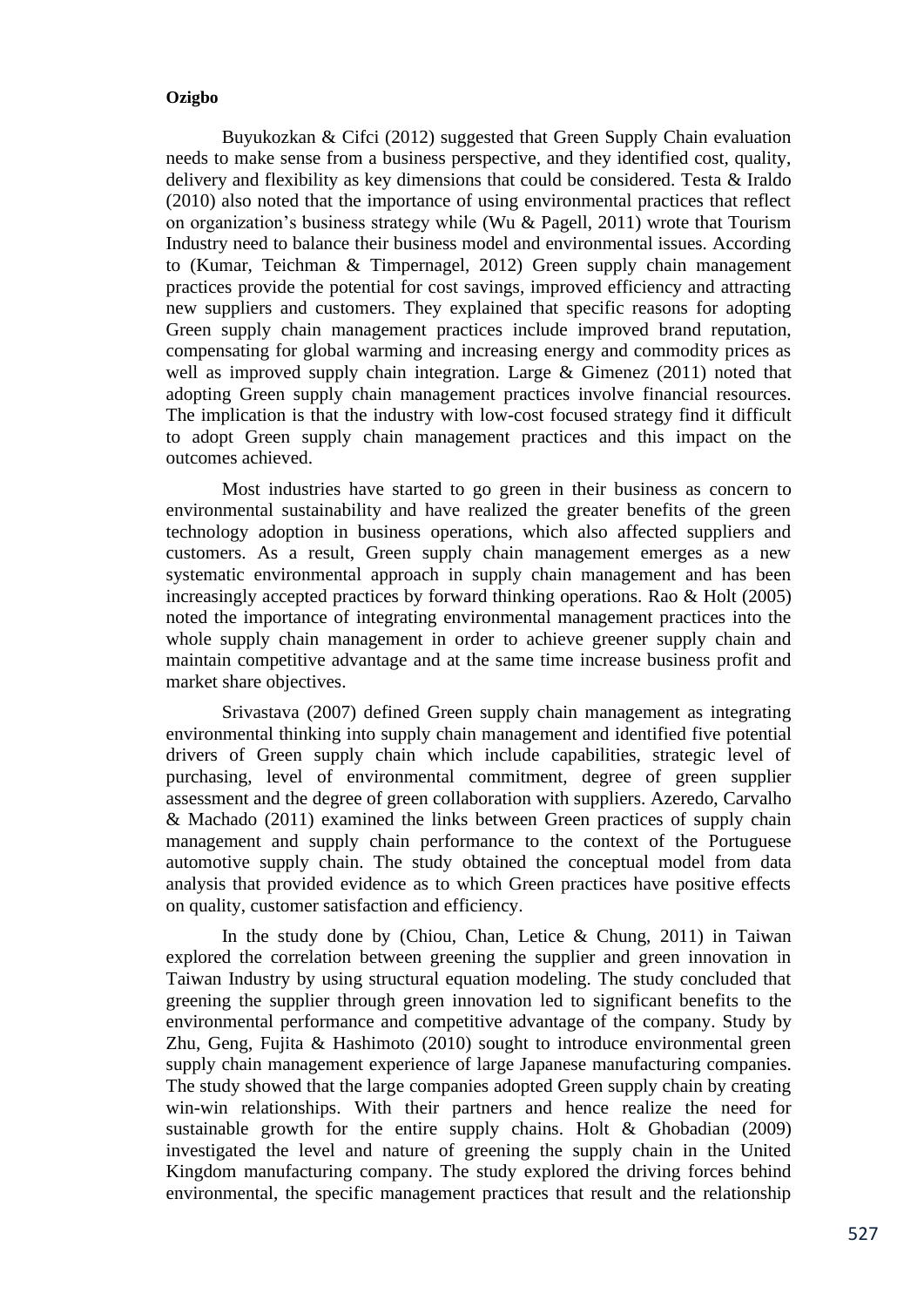between them. The study by Nawrocka, Brorson & Lindhquist (2009) in Sweden concentrated on the role of ISO 14001 in environmental supplymanagement practices. The study described the existing and potential role of ISO 14001 for potential role of ISO 14001 for three key operating tasks of environmental supply chain management to communicate the requirements to the supplier to motivate and enable the supplier to verify that the supplier follows the requirements.

Study from South Korea carried out by (Lee, 2008) identified the drivers of participation in Green supply chain initiatives by considering small and medium sized suppliers and their most important stakeholder including buyers and the government. Cote, Lopez, Marche, Perron & Wright (2008) examined the relationship between supply chains and environmental performance of SMEs in Canada. The study provided that time and financial resources to deal with solid wastes and energy issues were the limiting factor.

The Green supply chain management has been studied in the developed and developing countries, however, little information about the adoption of GSCM practices in Nigeria Tourism Industry. This study attempted to present the importance of adopting GSCM in the industry. The study was based on extent literature and surveys from the industry because the state of adoption practices is still in its infancy and the awareness of environmental sustainability still quite low among consumers and the regulatory framework is lacking in promoting environmental sustainability. The study strives to provide managerial implications for the government and to the Tourism Industry.

Environmental pressures have caused Green supply chain management to emerge as an important corporate environmental strategy. For Tourism Industry to fully realize the performance potentials of GSCM, the industry needs to integrate internal GSCM practices on functional co-ordination with external practices such as cooperation with suppliers and customers in the implementation. In essence, the coordinating of internal and external GSCM practices to seek performance improvement is an important aspect of the Tourism Industry's operation strategy. The implementation of GSCM practices is expected to result in improved environmental performance. Handfield, Walton, Seegers & Melnyk (1997) suggested that the implementation of environmental sustainability efforts be integrated throughout the value chain while Linton, Klassen & Jayaraman (2007) asserted that the focus of environmental management moved from the organization level to the supply chain level.

In this study, we proposed that Tourism Industry in Nigeria should adopt environmental sustainability as a strategic imperative and expand existing enterprise information system capabilities and to monitor environmental sustainability activities for the purpose of implementing GSCM practices. We also noted that successful implementation of GSCM practices such as eco-design, cooperation with customers and investment recovery techniques might assist in improving environmental and economic performance for the Tourism Industry in Nigeria in terms of improving operational and organizational performance. From the literature review, (Murray, 2000) noted that the incorporation of the imperative into the overall strategy is a necessary percussion to successful implementation and that top management support is a key driver for the successful adoption and implementation. On the other hand, Zhu, Sarkis, Cordeiro & Lai (2008) found that organizational learning and management support positively affect the implementation of GSCM practices.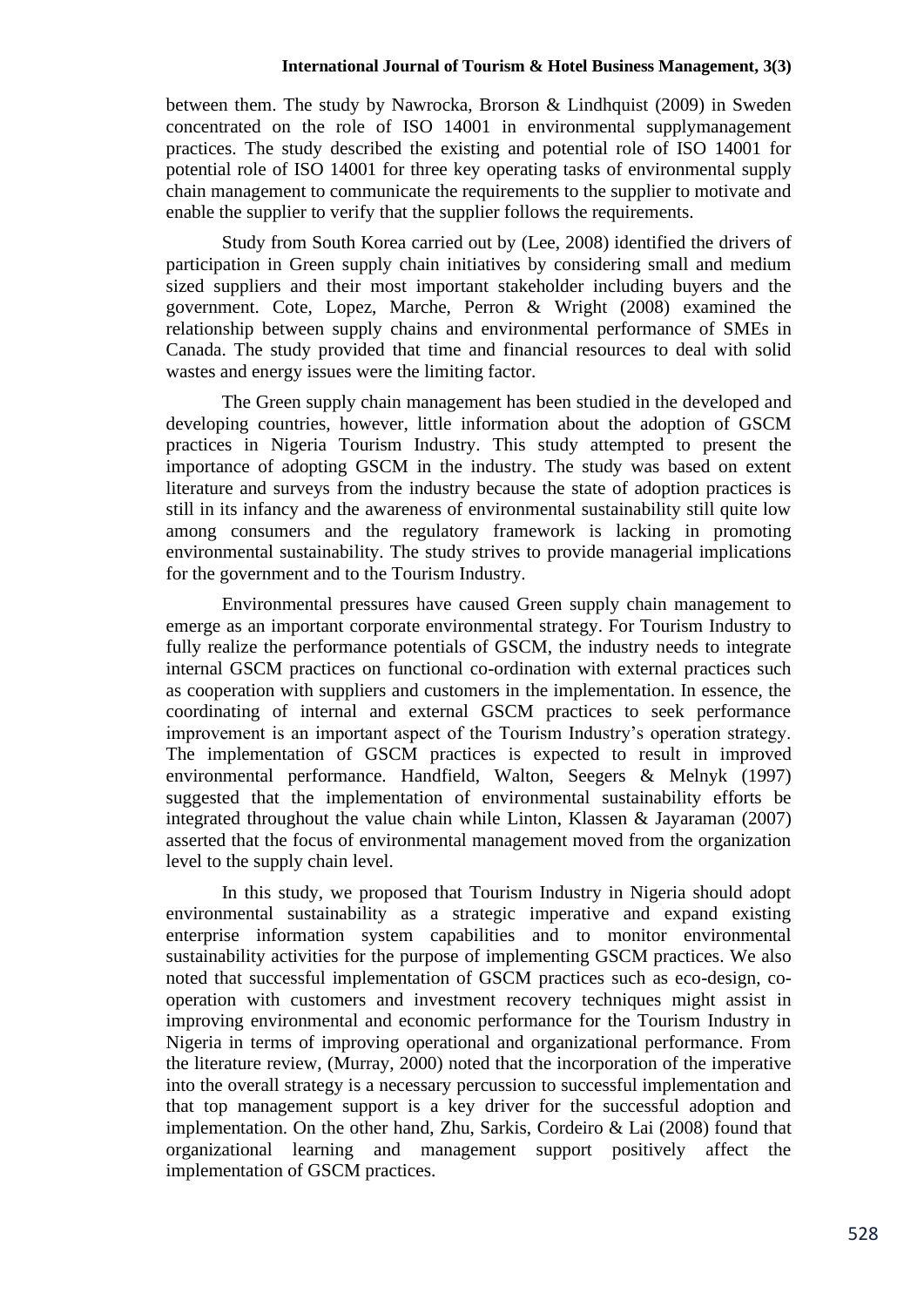Diabat & Govindan (2011) studied various drivers that affect the implementation of Green supply chains and found that Green design positively influence the performance of Green supply chains. The authors noted that the aim of eco-design is based on the reduction of environmental impact. Vachon (2007) asserted that most Tourism Industries in developed countries have begun to implement comprehensive programs to control environmental practices through their supply chain. Also opined that specific activities that support environmental collaboration, monitoring and control include the following;

- Sharing technique and knowledge related to environmental management with supply chain partners.
- Working to centralize the environmental risk associated with suppliers' operations.
- Working to assure proper product use. (Vachon, 2007).

From our study, the concept of supply chain management is based on two core ideas. The first is that every product that reaches an end user represents the cumulative effort of multiple organizations. These organizations are referred to collectively as the supply chain. The supply chain management them is the active management of supply chain activities to maximize customer values and achieve a sustainable competitive advantage. The activities cover everything from product development, sourcing, production and logistics as well as the information systems needed to co-ordinate these activities. The second driver is the organizations that make up the supply chain which are linked together through physical flows and information flows. Physical flows involve the transformation, movement and storage of goods and materials. They are the most visible piece of the supply chain information flow allow various supply chain partners to coordinate their long-term plans and to control the day-to-day flow of goods and materials up and down the supply chain. In essence, supply chain management spans all movement and storage of raw materials, work-in-process inventory and finished goods from point of origin to point of consumption. According to the council of Supply Chain Management Professionals (CSCMP), asserted that supply chain management encompasses the planning and management of all activities involved in sourcing, procurement, conversion and logistics management, and includes the crucial components of coordination and collaboration with channel partners such as suppliers, intermediaries, third party service providers and customers. In this study, we asserted that supply chain management is the process of planning, implementing and controlling the operations of the supply chain as efficiently as possible. It spans all movement and storage of raw materials, work-in-process inventory and finished goods from point of origin to point of consumption, with the primary objective of fulfilling customer's demands through the most efficient use of resources.

# **Potential Outlook of the Tourism Industry in Nigeria**

Tourism Industry in Nigeria centers largely on events due to the country's ample amount of ethnic groups with the inclusion of rain forests, savannah, waterfalls and other natural attractions. The industry is regulated by the Federal Ministry of Information and National Orientation Agency of Nigeria. The Tourism Industry in Nigeria has the potential of not only contributing to foreign exchange earnings but also aid in the reduction of the concentration of foreign exchange services. Nigeria is a potential tourist paradise which boosts of good tropical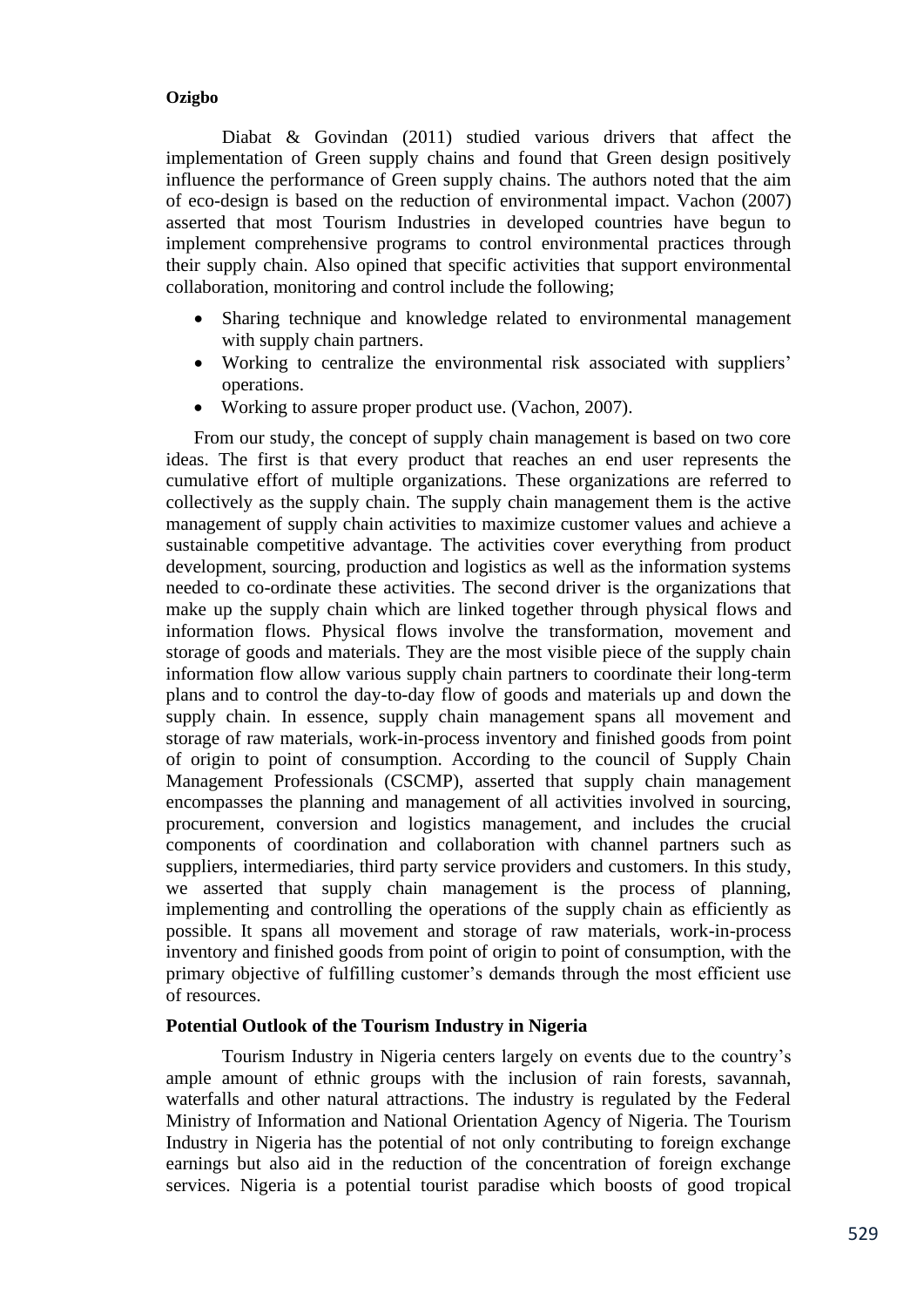#### **International Journal of Tourism & Hotel Business Management, 3(3)**

weather, variety of wide life, inspiring waterfalls, historical relies, captivating beaches and rolling hills coupled with the warm hearted and culturally active populace. The weather, vegetation and climate render Nigeria a tourism destination of variety and contrast.

The country's vegetation ranges from the light shrubs of the arid north to the thick mangrove swamps of the south. There are at least one hundred and one tourist attractions in Nigeria spread across the six geopolitical zones (Appiah, &Gates, 2010). The most important success factor for Tourism demand is a unique tourist product that is maintained qualitatively over-time. The Tourism Industry in Nigeria is among the sectors contributing to GDP of the country and is driven by steady economic growth. The travel services and hotel segments are expected to drive growth of the industry. A key tourism offering that attract tourism, cultural tourism, eco-tourism and rural tourism with the development of sustainable supply chain management practices, the government plans to develop tourism infrastructure across the country to provide better tourism experience for tourists. This is expected to create growth opportunities for different stakeholders such as hotels, restaurants, tour operations and others.

The tourism product comprises combination of goods and services supplied by the tourism industry as well as non-priced features that motivate tourism such as natural sites such as beached, historic sites and cultural features. Notwithstanding, the Tourism Industry in Nigeria is currently facing many challenges, ranging from environmental concerns, increasing competition and structural changes and to think about sustainable tourism. Tourism in general is a sensitive industry with respect to changes in economic, social and political conditions and its activities are at times hampered by political unrest and climate changes. As attempted to integrate tourism into Nigeria society such that the economic benefits are equitably shared without significantly damaging the environment.

# **Implementing Green Supply Chain Management Practices in the Tourism Industry**

Most organizations have begun to implement green supply chain management practices in response to customer's demand for products and services that are environmentally sustainable and that are created through sustainable practices to response to government regulations (Murray, 2000). These practices require that management work in concert with suppliers and customers to enhance environmental sustainability. The implementation of GSCM is expected to result in improved environmental performance. Ultimately, the tourism managers are responsible for the performance of the industry for which they work and how best they can improve the industry's performance within the context of their supply chains. They should make decisions that support the supply chain. Chapro  $\&$ Meindl (2004) noted that success at the supply chain level leads to success at the organizational level. It is important that the tourism managers identify and implement environmental sustainability practices that extend throughout the supply chain. We propose that successful implementation of Green supply chain management practices which might lead to improve environmental and economic performance in the Tourism Industry. In essence, once environmental sustainability practices have been adopted as a strategic imperative and the imperative receives the commitment and support from top and mid-level management, the Tourism Industry could proceed with the implementation of the GSCM practices. The incorporation of the imperatives into the overall strategy of the industry is a necessary precursor to successful implementation as noted by (Murray, 2000). Top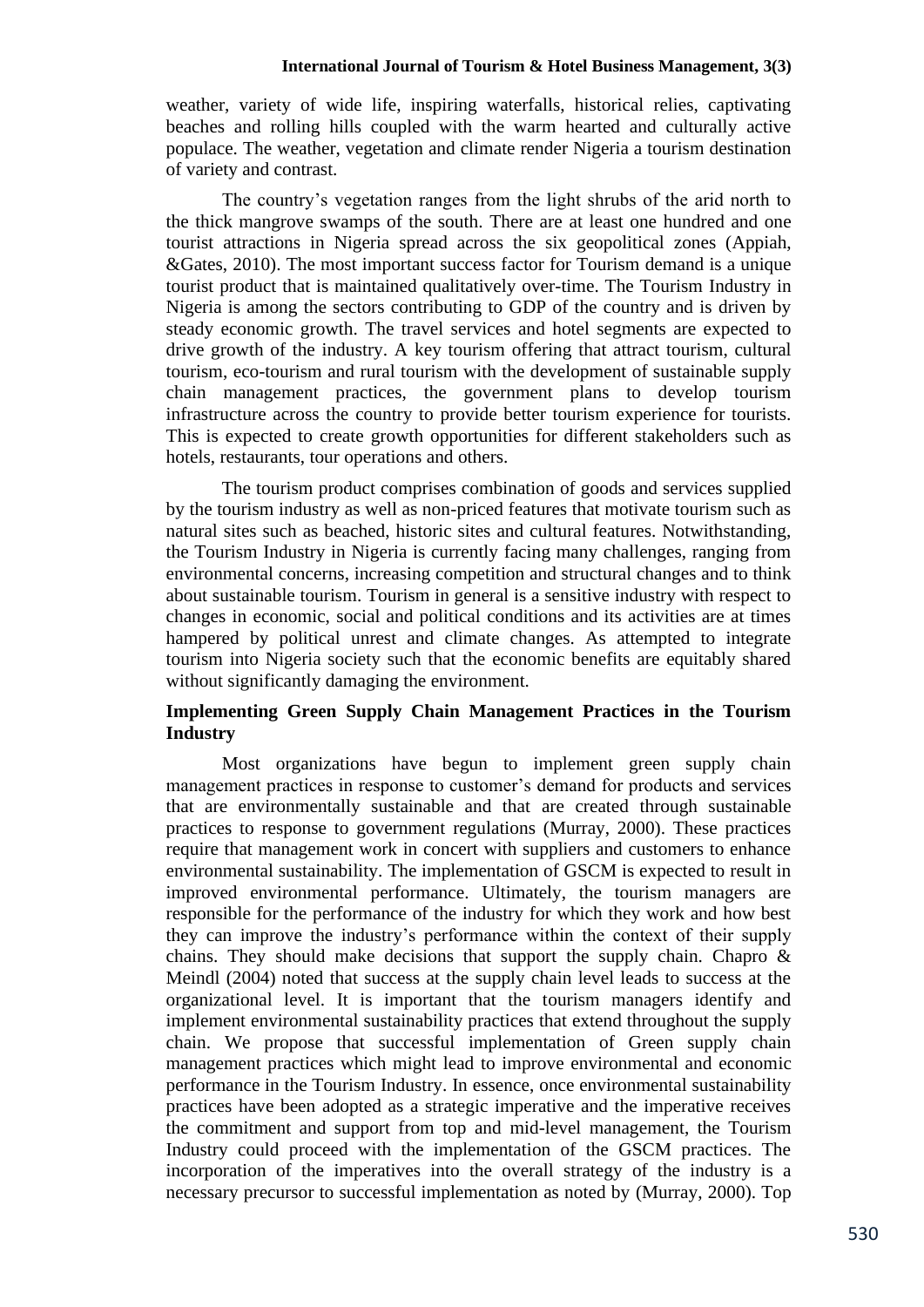management support is a key driver of the successful implementation as asserted by (Hamel & Prahalad, 1989). Rice (2003) emphasizes that to ensure environmental excellence that top management should be totally committed. From various studies, we found that successful implementation of GSCM practices depend on the capability of the industry's information systems to capture data related to the environmental sustainability efforts and outcomes of the industry's logistics processes.

#### **CONTRIBUTIONS TO KNOWLEDGE**

This study adds value to the existing literature on the effects of Green supply chain management practices on industry's performance.

- I. It provides support for the idea that there is a positive relationship between GSCM practices and industry performance.
- II. It enhances the understanding of how different types of GSCM practices are related to financial, operational and environmental performance.
- III. Management from the Nigeria Tourism Industry could benefit from the study by gaining knowledge about the types of GSCM practices could provide the benefits in terms of different performance dimensions.

Sarkis (2012) noted that the integration of environmental issues and supply chain management have thriving sub field over the past two decades if implemented successfully, Green supply chain management could be an avenue of achieving competitive advantage while enhancing the environmental sustainability of the industry. Furthermore, customer's requirements for environmental sustainability are found to be an important driver in the implementation of GSCM practices. The author noted that supply chain management requires the integration and co-ordination of business processes and strategy alignment for the purpose of satisfying the final customers of the supply chain and the business processes that are integrated and coordinated include the following; purchasing, manufacturing, marketing, logistics and information systems, while strategic imperatives that are aligned include customer's focus, efficiency quality and responsiveness (Large & Gimenez, 2011). Notwithstanding, the benefits of implementing Green supply chain is that it could improve the profitability of the industry (Tourism) and help the environment, since it is the right thing to do.

#### **CONCLUSION**

This study attempted to examine the need to utilize sustainable (Green) supply chain management implementation by considering various business strategy and institutional drivers in the Nigeria Tourism Industry. The study suggested that Tourism Industry need to be aware that pursuing low-cost strategy might impact negatively on its ability to innovate Green supply chain management practices. From the study, we noted that Green supply chain management in the Tourism Industry involves the process of planning, implementing, and controlling the operations of the supply chain as efficiently as possible. In most developed countries, studies have shown how Tourism Industry has been driven by institutional norms to enhance competitive advantage by adopting environmental practices. The studies have shown that the implementation of GSCM practices and their potential impacts on the Tourism Industry might be influenced by the business strategy adopted. The studies noted that adopting GSCM practices involve set-up costs that allow the industry to operate very effectively. Other studies found that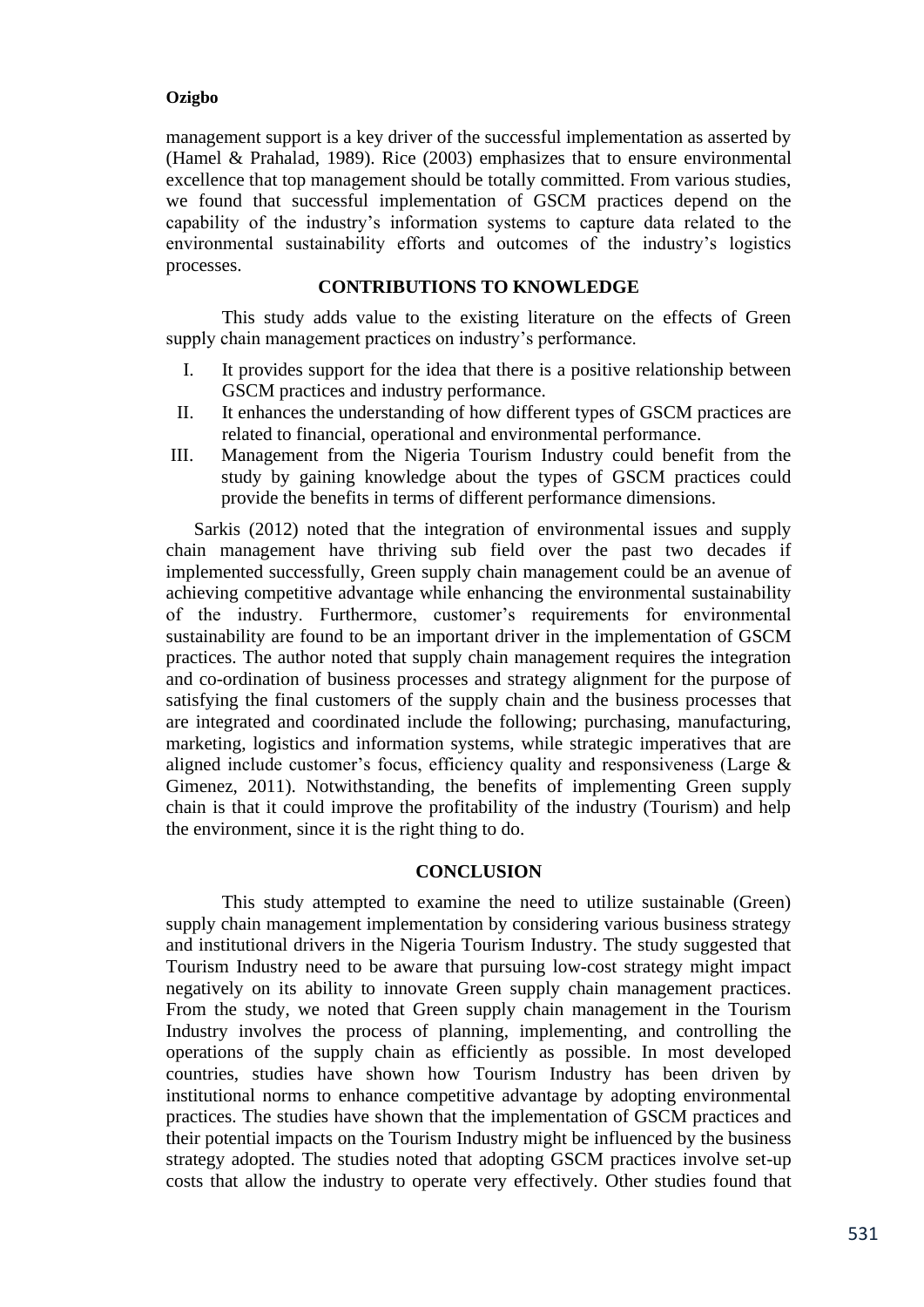Tourism Industry that pursue low-cost strategy are less likely to implement the Green practices that might lead to a positive association with the dimensions of performance.

This study has significant managerial implications for Tourism Industry managers to understand the potential positive impact that Green supply chain practices could have on dimensions of performance. The study noted that pursuing low-cost strategy might impact on the ability to invest on Green supply chain practices.

#### **REFERENCES**

- Azeredo, S.G., Carvalho, H. & Machado, V.C. (2011). The influence of Green Practices on Supply Chain Performance: A case study approach. *Transportation Research Part E: Logistics & Transportation Review 47*(6), 850-871.
- Appiah, K.A. & Gates, H.L. (2010). Encyclopedia of Africa. Oxford University Press, pp: 1392.
- Buyukozkan, G. & Cifci, G. (2012). Evaluation of Green Supply Chain Management Practices: A Fuzzy ANP Approach. *Production Planning and Control 23*(6), 405-418.
- Curkovic, S., Melnyk, S.A., Handfield, R.B. & Calantone, R. (2000). Investigating the linkage between total quality management and environmentally responsible manufacturing. *IEEE Transitions on Engineering Management 47*(4), 444-464.
- Chiou, T.Y., Chan, H.K., Letice, F. & Chung, S.H. (2011). The influence of greening the suppliers and green innovation on environmental performance and competitive advantage in Taiwan. *Transportation Research Part E: Logistics & Transportation Review 47*(6), 822-836.
- Chapro, S. & Meindl, P. (2004). Supply chain management: Strategy, planning and operation. Available online at: [https://base-logistique](https://base-logistique-services.com/storage/app/media/Chopra_Meindl_SCM.pdf)[services.com/storage/app/media/Chopra\\_Meindl\\_SCM.pdf](https://base-logistique-services.com/storage/app/media/Chopra_Meindl_SCM.pdf)
- Cote, R.P., Lopez, J., Marche, S., Perron, G.N. & Wright, R. (2008). Influences, practices and opportunities for environmental supply chain management in Nova Scotia SMEs. *Journal of Cleaner Production 16*(15), 1561-1570.
- Diabat, A. & Govindan, K. (2011). An Analysis of the drivers affecting the implementation of Green supply chain management. *Resources Conservation and Recycling 55*(6), 659-667.
- Eltayeb, T., Zailani, S. & Ramayah, T. (2011). Green supply chain initiatives among certified companies in Malaysia and environmental sustainability: Investigating the outcomes. *Resources, Conservation and Recycling 55*(5), 495-506.
- Green, K.W., Zelbst, P.J., Meacham, J. & Bhadauria, V.S. (2012). Green supply chain management practices: Impact on performance.*Supply Chain Management 17*(3), 290-305.
- Holt, D. & Ghobadian, A. (2009). An Empirical study of Green supply chain management practices amongst UK manufacturers. *Journal of Manufacturing Technology 20*(7), 933-956.
- Handfield, R.B., Walton, S.V., Seegers, L.K. & Melnyk, S.A. (1997). Green value chain practices in the furniture industry. *Journal of Operations Management 15*(4), 293-315.
- Hamel, G. & Prahalad, C.K. (1989). Strategic Intent. *Harvard Business Review 69*(3), 63-76.
- Kumar, S., Teichman, S. & Timpernagel, T. (2012). A Green supply chain requirement for profitability. *International Journal of Production Research 50*(5), 1278-1296.
- Large, R.O. & Gimenez, C. (2011). Drivers of Green supply chain management performance: Evidence from Germany. *Journal of Purchasing and Supply Management 17*(3),176-184.
- Linton, J.D., Klassen, R. & Jayaraman, V. (2007). Sustainable supply chains: An introduction. *Operations Management 25*(6), 1075-1082.
- Lee, S.Y. (2008). Drivers to the participation of small and medium sized suppliers in Green supply chain initiatives. *Supply Chain Management 13*(3), 185-198.
- Mentzer, J.T., DeWitt, W., Keebler, J.S., Min, S., Nix, N.W, et al. (2001). Defining supply chain management. *Journal of Business Logistics 22*(2), 1-25.
- Murray, J.G. (2000). Effects of a Green purchasing strategy. The case of Belfast City Council. *Supply Chain Journal 5*(1), 37-44.
- Nawroeka, D., Brorson, T. & Lindhquist, T. (2009). ISO 14001 in environmental supply chain practices. *Journal of Cleaner Production 17*(16), 1435-1443.
- Preuss, L. (2002). Green light for Greener supply. *Business Ethics, the Environment & Responsibility 11*(4) 308-317.
- Rao, P. & Holt, D. (2005). Do Green supply chains lead to competitiveness and economic performance. *International Journal of Operations and Production Management 25*(9), 898- 916.